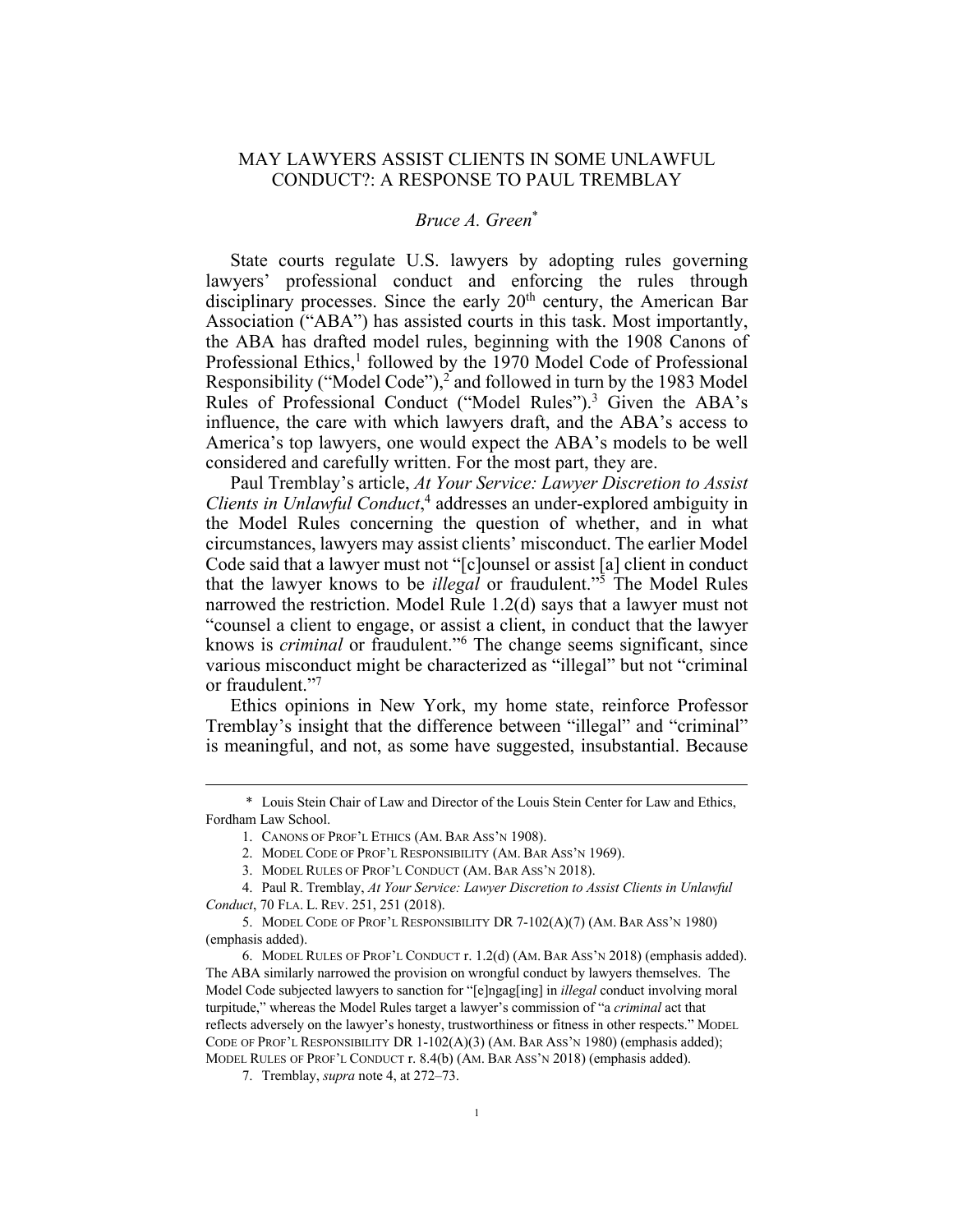New York's judiciary has rejected the ABA model, New York lawyers remain subject to discipline for assisting clients' "illegal" conduct.8 The state bar's ethics committee has long assumed that "illegal" conduct is not limited to criminal or fraudulent conduct. Its opinions say, for example, that lawyers may not assist clients in creating or executing illegal surrogacy contracts<sup>9</sup> or in illegal financing transactions (e.g., under statutes, rules, or cases prohibiting certain transfers of claims or judgments), $10$  and that prosecutors may not enter into guilty plea agreements containing provisions that are not legal.<sup>11</sup> These opinions illustrate that non-criminal and non-fraudulent "illegalities" may conceivably include any conduct forbidden by a statute, rule, or judicial decision.12

The ambiguity arises because, at the same time that Rule 1.2(d) seems to allow lawyers to assist clients in committing certain illegalities, Rule 1.16(a)(1) requires a lawyer to decline or end a representation where "the representation will result in violation of the Rules of Professional Conduct *or other law*."13 This might be read to mean that a lawyer may not assist a client's violation of *any* law, including a civil violation that does not also constitute a crime or fraud. The Comment accompanying Rule 1.16 seems to reinforce this reading insofar as it states that: "A lawyer ordinarily must decline or withdraw from representation if the client demands that the lawyer engage in conduct that is *illegal* . . . ."14 It is not immediately obvious whether the Model Rules *allow* lawyers to assist clients' wrongdoing that is neither criminal nor fraudulent, as Rule 1.2(d) suggests, or *forbid* lawyers from rendering such assistance, as Rule

 <sup>8.</sup> N.Y. RULES OF PROF'L CONDUCT r. 1.2(d) (2017). New York lawyers also continue to be subject to discipline for themselves engaging in "illegal" conduct that raises a substantial question about their fitness to practice law. *Id.*, Rule 8.4(b).

<sup>9.</sup> NYSBA Comm. on Prof'l Ethics, Op. 584 (1987).

<sup>10.</sup> NYSBA Comm. on Prof'l Ethics, Op. 769 (2003).

<sup>11.</sup> NYSBA Comm. on Prof'l Ethics, Op. 770 (2003).

<sup>12.</sup> In contrast, the same committee concluded that New York lawyers may assist clients in conduct designed to comply with state medical marijuana law, notwithstanding that federal narcotics law prohibits the delivery, sale, possession and use of marijuana and makes no exception for medical marijuana. NYSBA Comm. on Prof'l Ethics, Op. 1024 (2014). The committee acknowledged that "[i]t is counter-intuitive to suppose that the lawyer's fundamental role might ever be served by assisting clients in violating a law that the lawyer knows to be valid and enforceable." *Id.* But the committee regarded this situation as unusual if not unique, in that "[b]oth the state law and the publicly announced federal enforcement policy presuppose that individuals and entities will comply with new and intricate state regulatory law and, thus, presuppose that lawyers will provide legal advice and assistance to an array of public and private actors and institutions to promote their compliance with state law and current federal policy." *Id.* 

<sup>13.</sup> MODEL RULES OF PROF'L CONDUCT r. 1.16(a)(1) (AM. BAR ASS'N 2018) (emphasis added).

<sup>14.</sup> *Id.* at r. 1.16 cmt. [2] (emphasis added).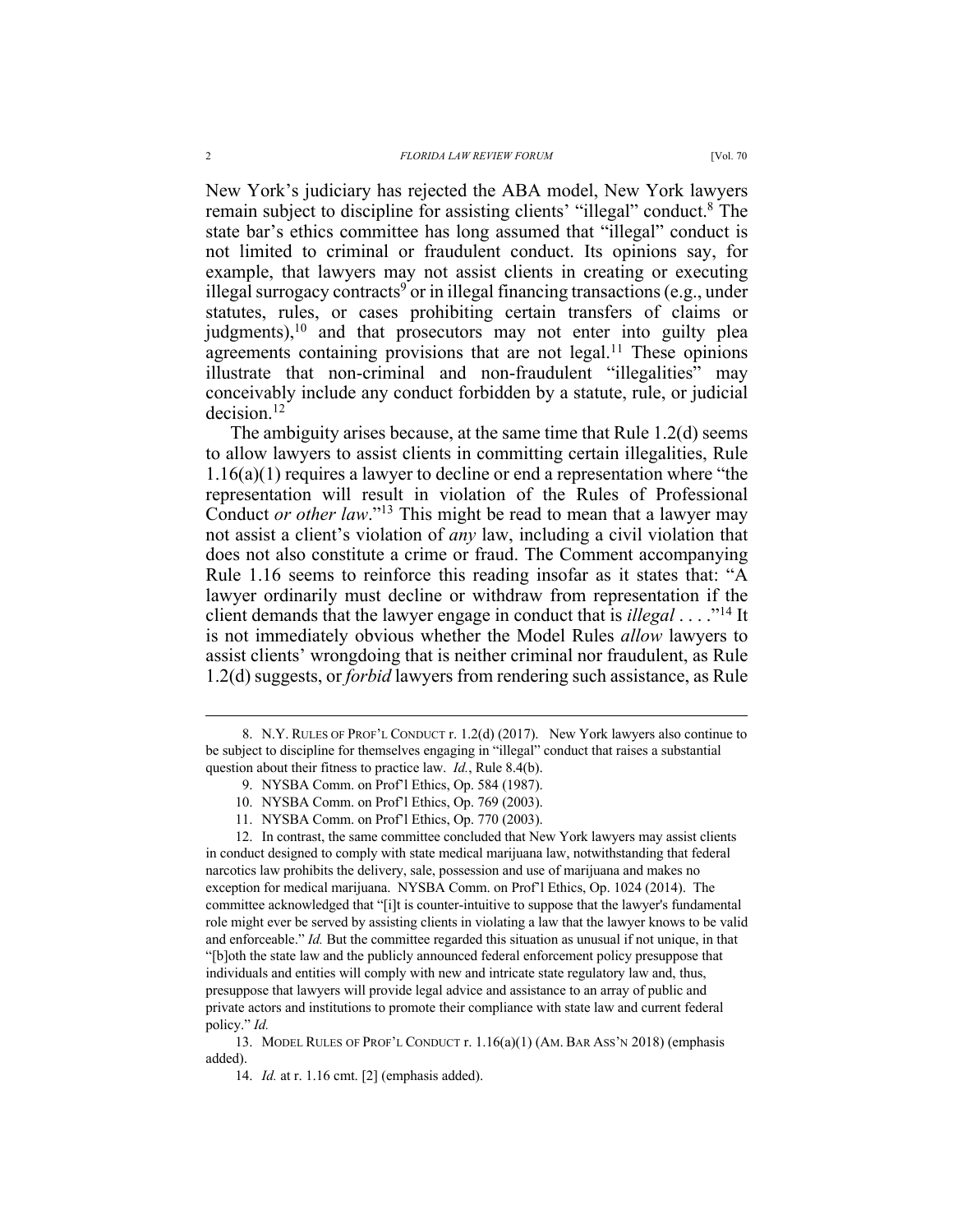1.16(a)(1) suggests. Homer nods, and so perhaps did the ABA in creating this ambiguity, which has persisted for more than 35 years.

Professor Tremblay argues that Model Rule 1.2(d) implicitly authorizes lawyers to aid clients in illegal conduct that is neither criminal nor fraudulent, and that conventional principles of statutory interpretation, aimed at discerning the "drafters' intent," favor giving supremacy to this implied authorization.<sup>15</sup> It makes little sense that the ABA drafters would have changed "illegal" to "criminal" if they did not mean to liberalize the rule. Notably, the *Annotated Model Rules of Professional Conduct*, <sup>16</sup> an ABA publication said to present "an authoritative and practical analysis" of the Model Rules,<sup>17</sup> lends support to Professor Tremblay's interpretation. With respect to Rule 1.16, it states that: "A lawyer is required to withdraw if the lawyer knows continued representation will result in assisting the client to commit a criminal or fraudulent act"—but not an illegal act.<sup>18</sup> This analysis suggests interpreting "other law" narrowly in Rule 1.16(a)(1) to cover only crimes and frauds.

There is a better way to reconcile Rule 1.2(d) and Rule  $1.16(a)(1)$ , however. Rule 1.2(d) focuses on the character of the client's conduct, whereas Rule 1.16(a)(1) focuses on the character of the lawyer's own professional conduct. When Rule 1.16(a)(1) says that "the representation" may not result in a violation of a professional conduct rule or other law, it means that the lawyer must not *personally* violate any rule or other law in conducting the representation. Reading the rules together, the result is that lawyers may assist clients in illegal conduct other than crimes and frauds *as long as the lawyers are not themselves acting illegally in doing so*. <sup>19</sup> Assisting a client's illegal conduct in the course of a representation may itself be illegal in some situations but not in others.20

There is no extant record of the ABA drafting committee's deliberations, $21$  but, as Professor Tremblay argues, the ABA drafters

 <sup>15.</sup> *See, e.g.*, Tremblay, *supra* note 4, at 277 (citing "the ordinary interpretive tool holding that a more specific provision carries more weight than a more general one").

<sup>16.</sup> ELLEN J. BENNETT ET AL., ANNOTATED MODEL RULES OF PROFESSIONAL CONDUCT (8th ed. 2015).

<sup>17.</sup> *Id.* at iii.

<sup>18.</sup> *Id.* at 277.

<sup>19.</sup> Rule 1.16(a)(1) should also be contrasted with Rule 8.4(b), which subjects a lawyer to discipline for committing certain "criminal act[s]" but not for illegal acts that are not criminal. Presumably, Rule 8.4(b) is focusing on a lawyer's conduct occurring outside a professional representation.

<sup>20.</sup> For a discussion of lawyers' civil liability for aiding and abetting clients' misconduct, *see* Eugene J. Schiltz, *Civil Liability for Aiding and Abetting: Should Lawyers Be "Privileged" to Assist Their Clients' Wrongdoing*, 29 PACE L. REV. 75, 89 (2008).

<sup>21.</sup> Tremblay, *supra* note 4, at 294.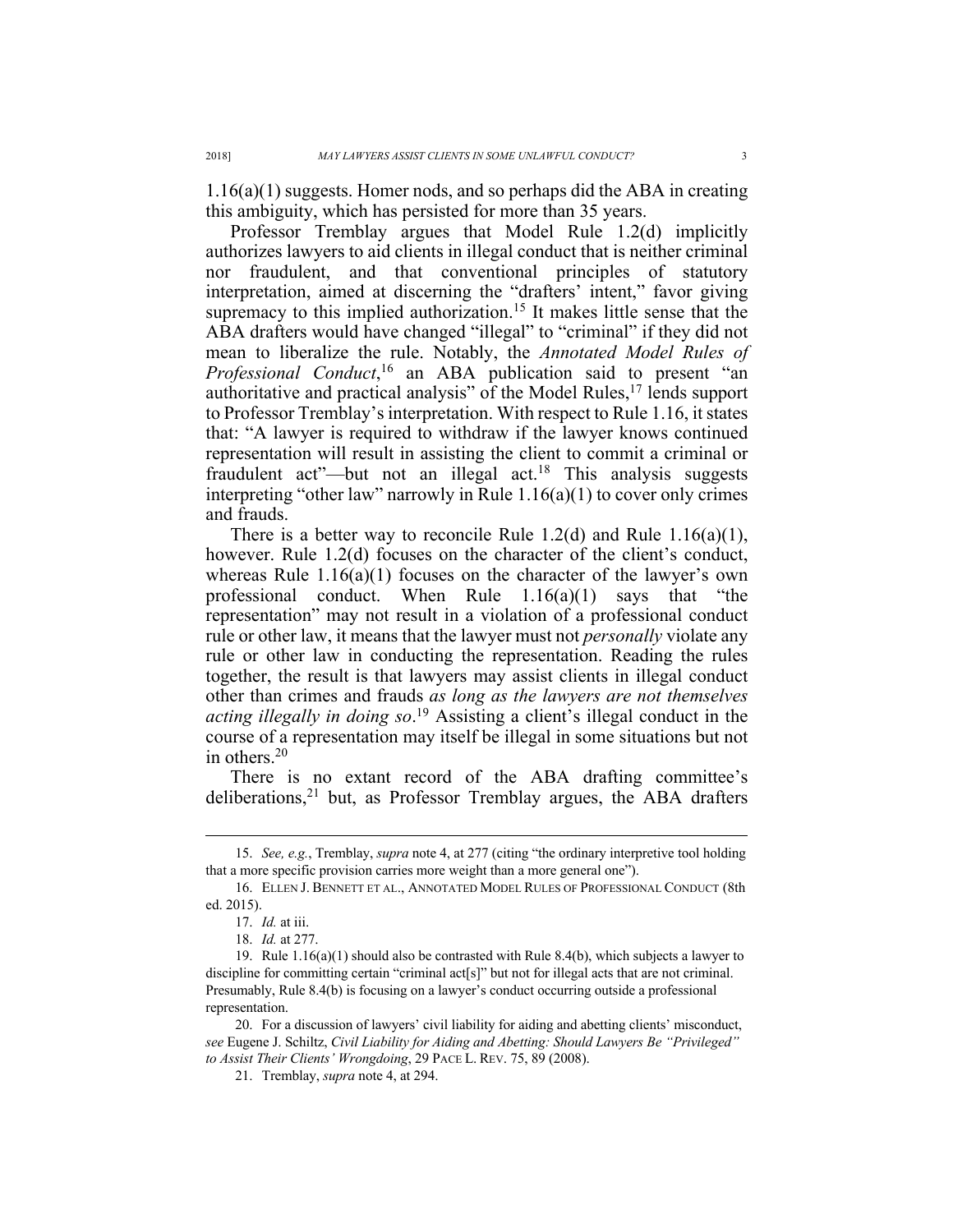probably did not want lawyers to help clients engage in any and all lawbreaking other than crimes and frauds. Nor is it likely that the drafters meant to give their blessing to legal assistance in clients' non-criminal, non-fraudulent lawbreaking in all situations where the lawyer was not personally violating a rule or other law. My guess is that *some* members of the drafting committee thought it legitimate for lawyers to help clients break *some* laws. They may have thought that some lawbreaking does not deserve moral opprobrium— that it is sometimes acceptable for clients to break the law and pay the price—and that clients are entitled not only to legal advice but to legal assistance in those situations.<sup>22</sup> On this view, a rule forbidding legal assistance in "illegal" conduct would be too restrictive. But it would be hard to craft a rule perfectly capturing one's intuitions about the distinction between legitimate and illegitimate client lawbreaking, and different drafters would have different intuitions. The solution would be to adopt a narrower restriction while relying on lawyers

Rule 1.2(d). The problem is that the drafters forgot to adjust Model Rule  $1.16(a)(1)$  accordingly. Even if one is persuaded about the intent of the ABA drafters, lawyers should not be sanguine that if they assist clients in lawbreaking that is neither criminal nor fraudulent, and if they avoid personally violating a rule or other law in doing so, courts will give them a pass. At least in my home state, courts applying the disciplinary rules do not necessarily honor the lines drawn by rule drafters. For example, even though the confidentiality rule subjected a lawyer to discipline only for *intentionally* disclosing a client's confidential information, an appellate court disciplined a lawyer for *recklessly or negligently* disclosing such information; the court invoked a rule forbidding conduct that reflects adversely on the lawyer's fitness to practice law.23 More recently, the court invoked the same vague rule to sanction a lawyer who unknowingly assisted a client in a transaction defrauding the client's elderly neighbor; even though New York's version of Rule 1.2(d) applies only when the lawyer "knows" that the client's conduct is fraudulent, the court said the lawyer should have investigated because he had reason to suspect that the transaction was fraudulent.<sup>24</sup> Similarly, even though a rule specifically addressing lawyers' public criticism of judges applies only when the

to exercise self-restraint and good judgment. That might explain Model

 <sup>22.</sup> *Cf.* Stephen L. Pepper, *Counseling at the Limits of the Law: An Exercise in the Jurisprudence and Ethics of Lawyering*, 104 YALE L.J. 1545, 1576–80 (1995) (discussing distinction between malum in se and malum prohibitum offenses); Tremblay, *supra* note 4, at 294; *see generally* Robert Cooter, *Prices and Sanctions*, 84 COLUM. L. REV. 1523, 1523 (1984) (distinguishing between laws that "create prices to compel decisionmakers to take into account the external costs of their acts" and laws that "impose sanctions to deter people from doing what is wrong").

<sup>23.</sup> *In re* Holley, 729 N.Y.S.2d 128, 132–33 (N.Y. App. Div. 2001).

<sup>24.</sup> *In re* Reno, 42 N.Y.S.3d 351, 354 (N.Y. App. Div. 2016).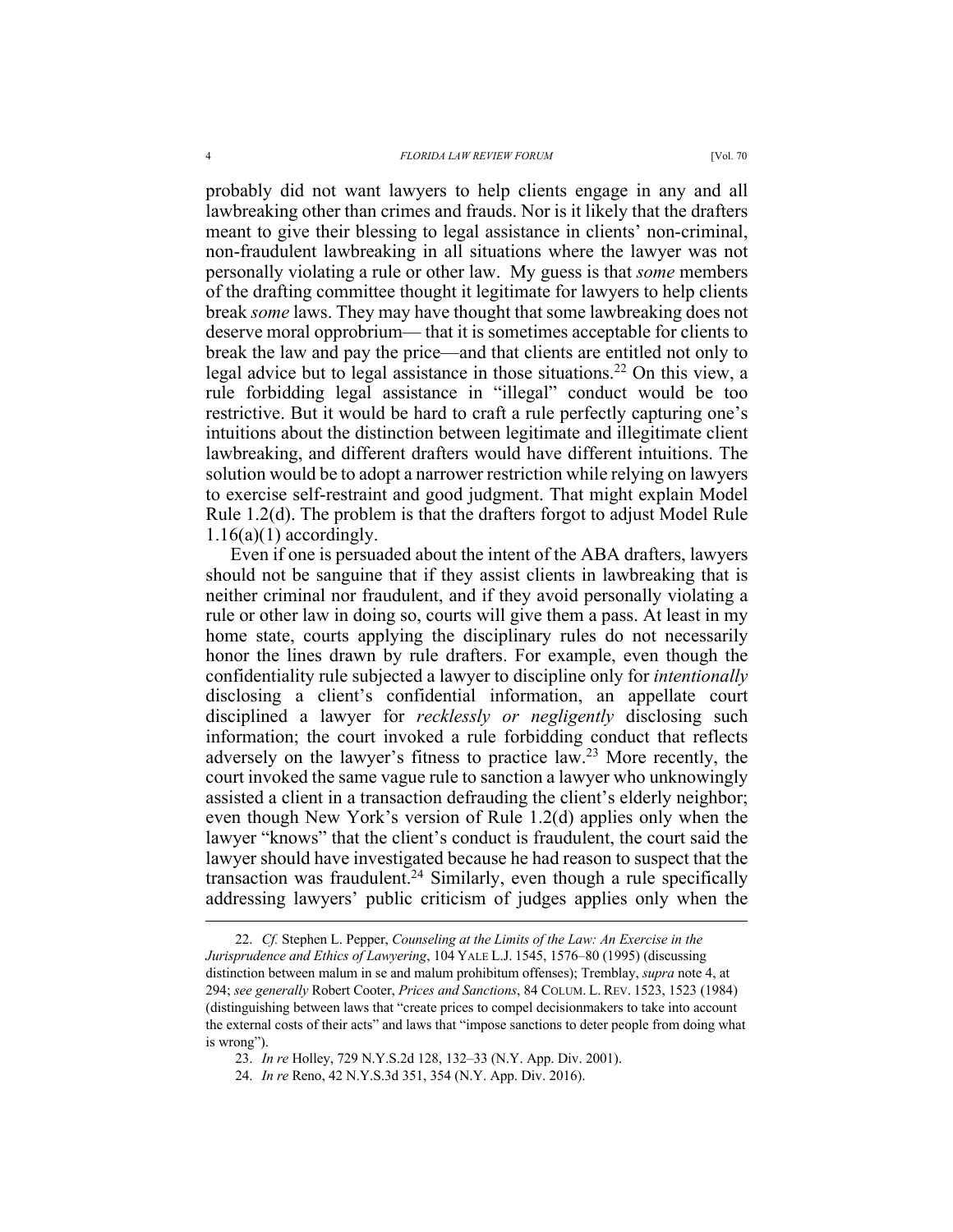lawyer "knowingly make[s] a false statement of fact concerning the qualifications, conduct or integrity of a judge, $"^{25}$  an appellate court invoked the rule forbidding "conduct that is prejudicial to the administration of justice" as the basis for disciplining a prosecutor who purportedly mischaracterized the legal implications of a judicial decision.26

As these disciplinary decisions reflect, even when a specific disciplinary rule seems to permit certain professional conduct, courts may limit the lawyer's discretion.27 In a state that has adopted Model Rule 1.2(d), if the state disciplinary authority proceeds against a lawyer for knowingly assisting a client's illegal conduct, the court may sanction the lawyer even if the client's illegality did not involve a crime or fraud and the lawyer did not personally violate the law. New York decisions suggest one route, namely, applying the rule forbidding "conduct prejudicial to the administration of justice." A recent New York City Bar ethics opinion suggests another possibility—namely, applying Rule 1.1, requiring competent representation, on the theory that: "Regardless of the client's objectives, competent representation presupposes that the lawyer is rendering assistance in carrying out a client's *lawful* objectives. Committing a crime or engaging in other illegal or fraudulent conduct is not a lawful objective."28 Professor Tremblay may be right that a client who is fully advised about the legal risks will not win a malpractice lawsuit against a lawyer who assisted the client's illegal conduct, $29$  but Rule 1.1 is not necessarily coextensive with malpractice law.

Regardless of what the ABA drafters had in mind, state courts—and especially state supreme courts—are free to interpret and apply the professional conduct rules in accordance with their own view of sound lawyer regulation. As I pointed out almost 30 years ago, courts need not employ conventional methods of statutory interpretation when it comes to their own rules.<sup>30</sup> Courts are not obligated to carry out the "intent" of the ABA drafters, who have no lawmaking authority. Nor do separationof-powers principles require courts to implement the will of any other lawmaking body. Unlike when a court interprets a statute or an administrative rule, state supreme courts interpreting professional conduct rules are interpreting their own law, adopted pursuant to their

 <sup>25.</sup> N.Y. RULES OF PROF'L CONDUCT r. 8.2(a) (2017).

<sup>26.</sup> *In re* Soares, 97 A.D.3d 242, 244–45 (N.Y. App. Div. 2012) (citing N.Y. RULES OF PROF'L CONDUCT r. 8.4(d)).

<sup>27</sup>*. See* Bruce A. Green & Fred C. Zacharias, *Permissive Rules of Professional Conduct*, 91 MINN. L. REV. 265, 292–94 (2006) (arguing that discretion given to lawyers by certain professional conduct rules may be limited by other rules).

<sup>28.</sup> NYSBA Comm. on Prof'l Ethics, Formal Op. 2018-4 (2018) (emphasis in original).

<sup>29.</sup> Tremblay, *supra* note 4, at 288.

<sup>30.</sup> Bruce A. Green, Doe v. Grievance Committee: *On the Interpretation of Ethical Rules*, 55 BROOK. L. REV. 485, 485–87 (1989).